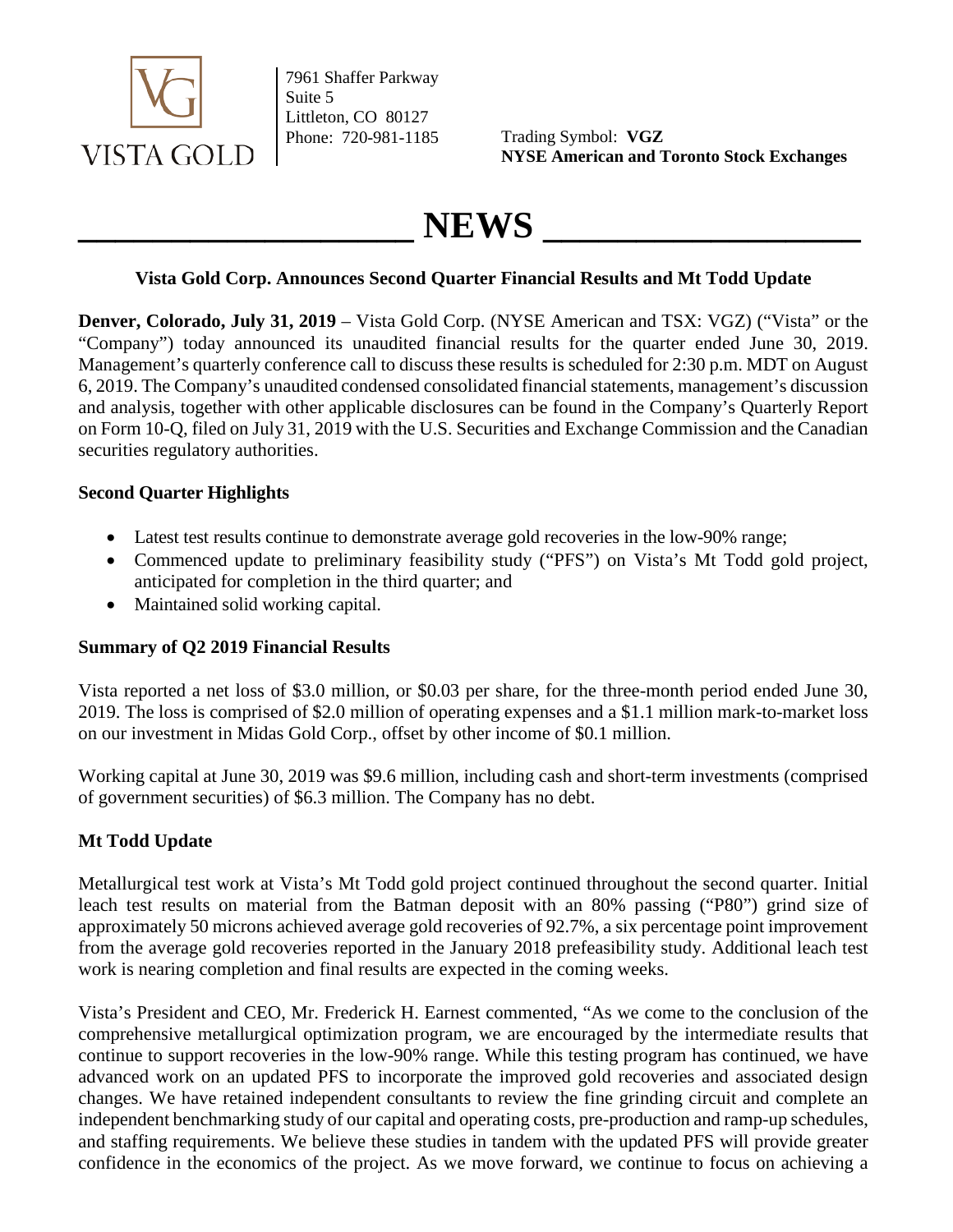valuation that is reflective of a very large project in a low-risk jurisdiction, with favorable costs, robust economics, and environmental permits in hand."

We anticipate that the updated PFS on Mt Todd will be completed in the third quarter.

#### **Management Conference Call**

A conference call with management to review our financial results for the second quarter ended June 30, 2019 and to discuss corporate and project activities is scheduled for August 6, 2019 at 2:30 p.m. MDT.

Participant Toll Free: 844-898-8648 Participant International: 647-689-4225 Conference ID: 8192745

This call will also be webcast and can be accessed at the following web location: <http://event.on24.com/r.htm?e=2056422&s=1&k=1501F7ED34AFAE300AE85AAA7B6582C9>

This call will be archived and available at [www.vistagold.com](http://www.vistagold.com/) beginning August 6, 2019. An audio replay will be available for 21 days by calling toll-free in North America: 855-859-2056, passcode 8192745.

If you are unable to access the audio or phone-in on the day of the conference call, please email your questions to [ir@vistagold.com.](mailto:ir@vistagold.com)

All dollar amounts in this press release are in U.S. dollars.

#### **Technical Report on Mt Todd**

For further information on the Mt Todd gold project, see the Technical Report entitled "NI 43-101 Technical Report Mt Todd Gold Project 50,000 tpd Preliminary Feasibility Study Northern Territory, Australia", dated March 2, 2018 with an effective date of January 24, 2018, which is available on SEDAR and EDGAR as well as on Vista's website under the Technical Reports section.

John Rozelle, Vista's Sr. Vice President, a Qualified Person as defined by National Instrument 43-101 – *Standards of Disclosure for Mineral Projects*, has approved the information in this press release.

#### **About Vista Gold Corp.**

The Company is a well-funded gold project developer. Our principal asset is our flagship Mt Todd gold project in Northern Territory, Australia. Mt Todd is the largest undeveloped gold project in Australia.

For further information, please contact Pamela Solly, Vice President of Investor Relations, at (720) 981- 1185.